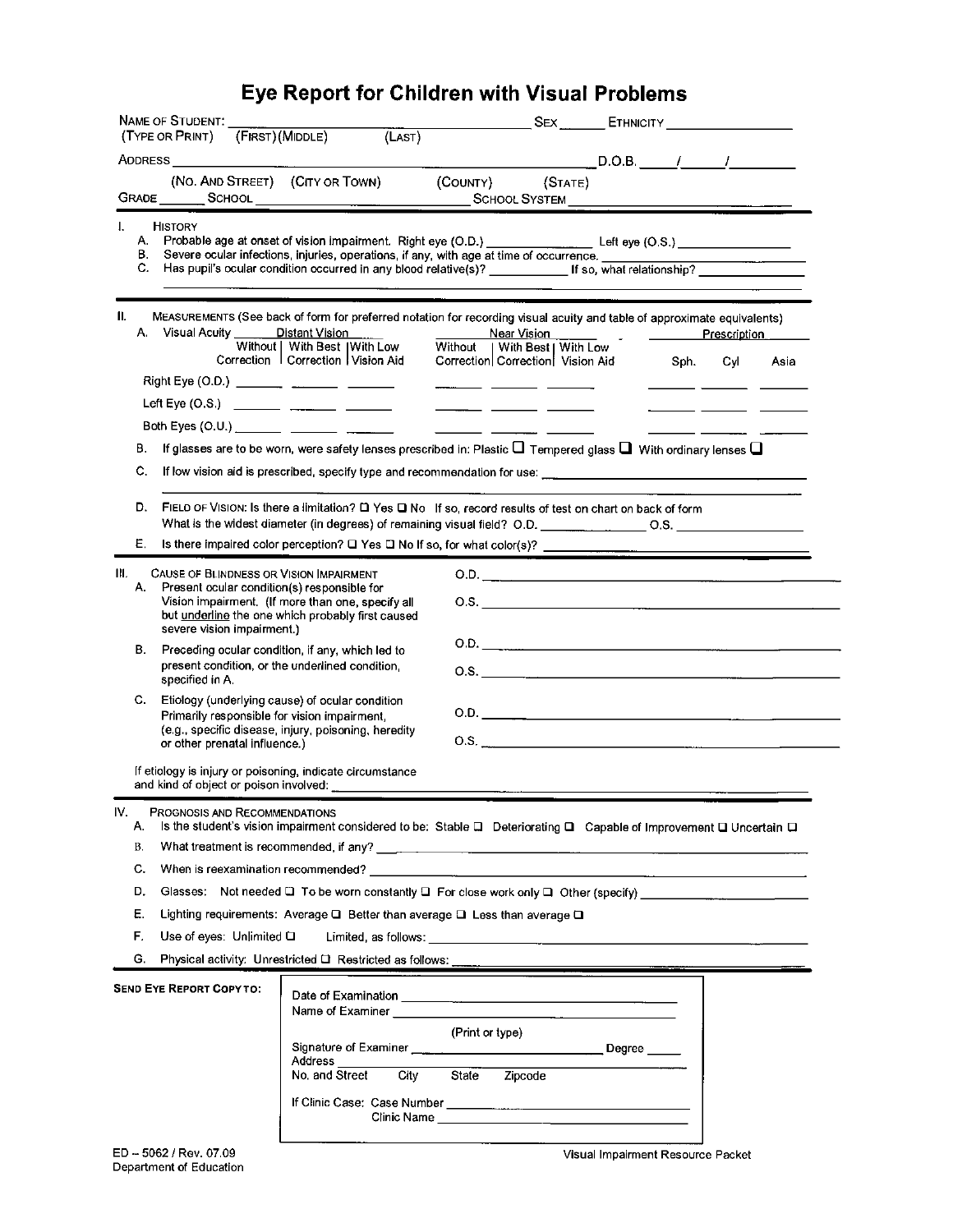## **Preferred Visual Acuity Notations**

**DISTANCE VISION:** Use Snellen notation with test distance of 20 feet. (Examples: 20/100, 20/60). For acuities less than 20/200, record distance at which 200 foot letter can be recognized as numerator or fraction and 200 as denominator. (Examples: 10/200, 3/200). If the 200-foot letter is not recognized at 1 foot, record abbreviations for best distant vision as follows:

| НM<br><b>HAND MOVEMENTS</b> |  |
|-----------------------------|--|
|-----------------------------|--|

PLL PERCEIVES AND LOCALIZES LIGHT IN ONE OR MORE QUADRANTS

LP PERCEIVES BUT DOES NOT LOCALIZE LIGHT

No LP LO LIGHT PERCEPTION

**NEAR VISION:** Use standard A.M.A. notation and specify best distance at which pupil can read. (Example: 14 70 at 5 in.)

## **TABLE OF APPROXIMATE EQUIVALENT VISUAL ACUITY NOTATIONS**

These notations serve only as an indication of the approximate relationship between recording of distant and near vision and point type sizes. The teacher will find in practice that the pupil's reading performance may vary considerably from the equivalents shown.

|                 | <b>Near</b>   |                |          | % Central Visual<br><b>Efficiency for Near</b> | Point | <b>Usual Type Size</b>      |  |
|-----------------|---------------|----------------|----------|------------------------------------------------|-------|-----------------------------|--|
| Distant Snellen | A.M.A.        | Jaeger         | Metric   |                                                |       |                             |  |
| 20/20 (ft.)     | 14./14. (in.) |                | 0.37(M.) | 100                                            | 3     | Mail order catalogue        |  |
| 20/30           | 14'/21        | $\overline{2}$ | 0.50     | 95                                             | 5     | Want ads                    |  |
| 20/40           | 14/28         | 4              | 0.75     | 90                                             | 6     | Telephone directory         |  |
| 20/50           | 14/35         | 6              | 0.87     | 50                                             | 8     | Newspaper directory         |  |
| 20/60           | 14/42         | 8              | 1.00     | 40                                             | 9     | Adult text books            |  |
| 20/80           | 14/56         | 10             | 1.50     | 20                                             | 12    | Children's books 9-12 years |  |
| 20/100          | 14/70         | 11             | 1.75     | 15                                             | 14    | Children's books 8-9 years  |  |
| 20/120          | 14/84         | 12             | 2.00     | 10                                             | 18    |                             |  |
| 20/200          | 14/140        | 17             | 3.50     | $\overline{2}$                                 | 24    | Large type text             |  |
| 12.5/200        | 14/224        | 19             | 6.00     | 1.5                                            |       |                             |  |
| 8/200           | 14/336        | 20             | 8.00     | 1,0                                            |       |                             |  |
| 5/200           | 14/560        |                |          |                                                |       |                             |  |
| 3/200           | 14/900        |                |          |                                                |       |                             |  |